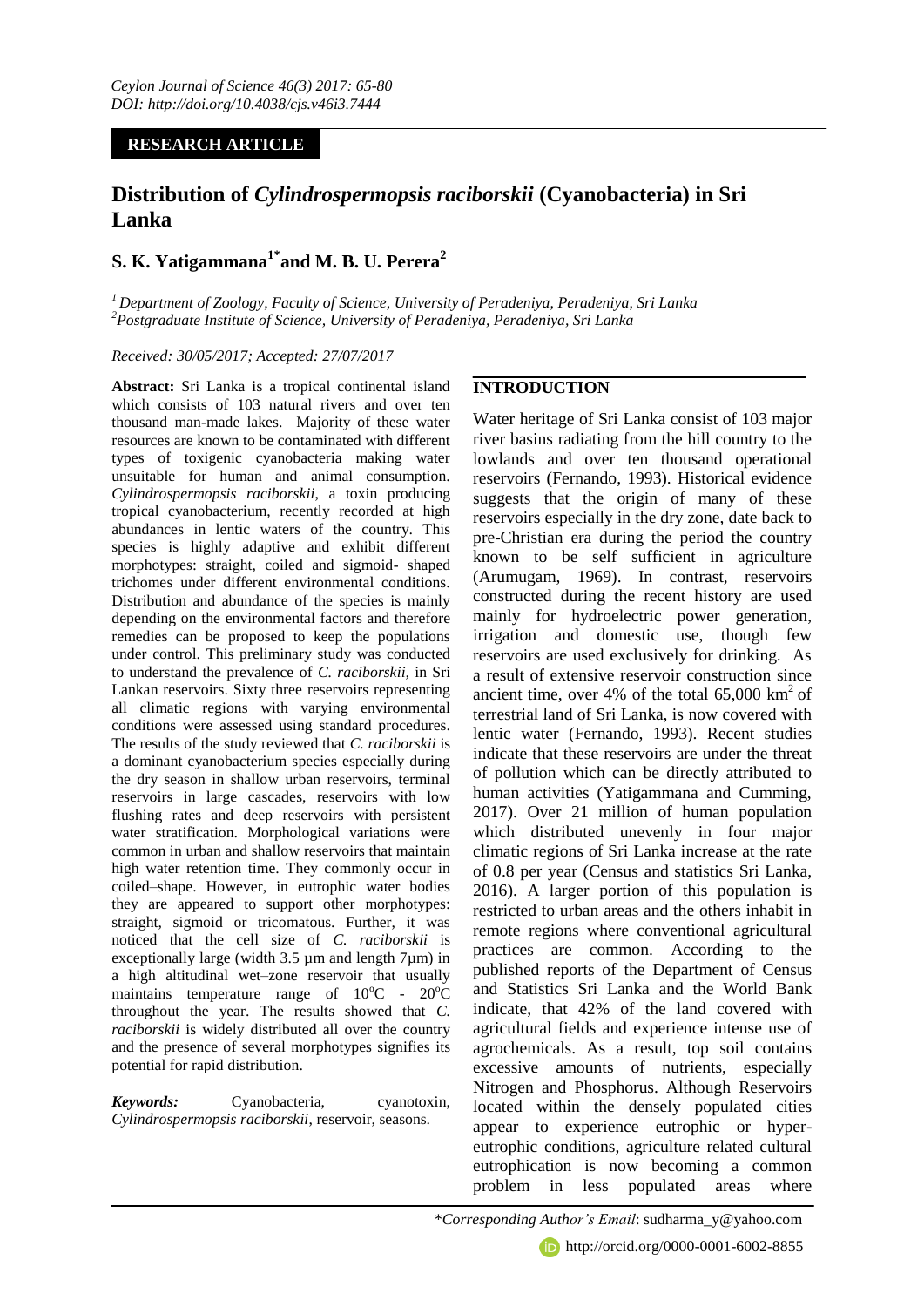conventional agriculture is the common livelihood (Yatigammana and Cumming, 2017). These agricultural practices in reservoir catchments and inadequate land use management appear to be the main reasons affecting the reservoir health. Further, global human activities which are known to affect the climate also could have negative impact on water quality in Sri Lanka.

The enrichment and accumulation of nutrients within a water column facilitate invasion and colonization of algae, especially toxigenic species with wider tolerance to various environmental conditions. These toxins are mostly having an allelopathic effect on many native species causing reduction in the diversity of plankton communities (Yatigammana *et al.*, 2011; Jayatissa *et al.*, 2006). Although these toxigenic algal blooms initially appeared in small water bodies located in urban areas, recent studies indicate high abundance of toxigenic cyanobacteria in large reservoirs in remote regions (Perera *et al*., 2012). *Cylindrospermopsis raciborskii* (Woloszynska, 1912;Seenaya & Subba Raju,1972) first identified from India as a tropical cyanobacterial species and now it is a globally distributed cyanobacterium which has records from Sri Lanka as early as in 1952 from the Dry Zone reservoirs (Rott, 1983). Now this cyanobacterium has started to colonize in reservoirs in the Highland Wet Zone where the average day temperature remain in  $15{\text -}20^{\circ}\text{C}$ (Perera and Yatigammana, 2010). As this species is highly adaptive with wider tolerance to several limnological variables such as pH, temperature and turbidity, they possess the ability to compete with others in the same trophic level. Especially physiological and ecological adaptations and fitness help increase the floatability, allowing them to remain in the photic zone where sunlight is not limited (Padisák, 1997). In addition, high capacity to absorb ammonia and phosphorus shows an additional advantage they possess than the other competing species of the same trophic level (Padisák, 1997). Further, the production of resistant akinetes (resting bodies) helps disperse this species through aquatic birds even into isolated water bodies where usually the invasion of such organisms is limited. Sri Lanka in which the larger portion of land covers with water, provide optimum environmental conditions for such cyanobacteria species. Therefore, rapid dispersal is unavoidable even to small isolated reservoirs that use water solely for drinking.

Unlike other toxigenic cyanobacteria, *C. raciborskii* produce cyanotoxins such as neprotoxin, neurotoxins (carbamate –type alkaloid) and hepatotaoxins (cyclicguanidinic alkaloid). These toxins could damage human organs, such as liver, kidney, heart, lungs and even gastric mucosa through the inhibition of protein synthesis (Falconer and Humpage , 2005). Neurotoxins affect sodium channel in nerve cells causing paralysis, hypertension and finally respiratory failure and nephrotoxin damage kidneys (Piyathilaka *et al.,* 2016)

Presence of algal blooms could be controlled using the techniques of biomanipulation, through which filtering of phytoplankton is promoted by aquatic organisms such as *Daphnia* species (Shapiro, 1995). However, application of such techniques to control *C. raciborskii* could also be challenging due to the resistance to such herbivory, a character that could be attributed to toxigenic nature and/or unpalatability.

Although few studies were done on *C. raciborskii,* the prevalence, auto ecology and environmental preferences of the species is lacking. Since the accessibility to safe drinking water of 21 million people is a primary task in safeguarding the human health and the recent increase of chronic diseases in Sri Lanka which suspect to have originated due to environmental factors, the studies leading to explore the presence of environmental toxins become very essential. Therefore, the present study was designed as an initial step to understand the distribution of the toxigenic species in reservoirs of Sri Lanka.

### **MATERIALS AND METHODS**

#### **Study area**

Sixty three reservoirs, varying in size were sampled from three major climatic regions of the country (Figure 1). In order to maximize limnological conditions reservoirs were selected throughout Sri Lanka, cover variety of urban, rural and agricultural regions. These sites range in elevation above mean sea level from 6 to over 1800 m and include reservoirs in: Dry Zone (Mean Annual Rainfall, MARF) = 1 to 1.5 m), the Intermediate Zone (MARF  $= 1.5$  to 2 m) and the Wet Zone (MARF =  $2 \text{ to } 2.5 \text{ m}$ ) (Figure 1). The catchments of reservoirs sampled include a diversity of vegetation types including: Montane Forests, Sub Montane Forests, Lowland Rain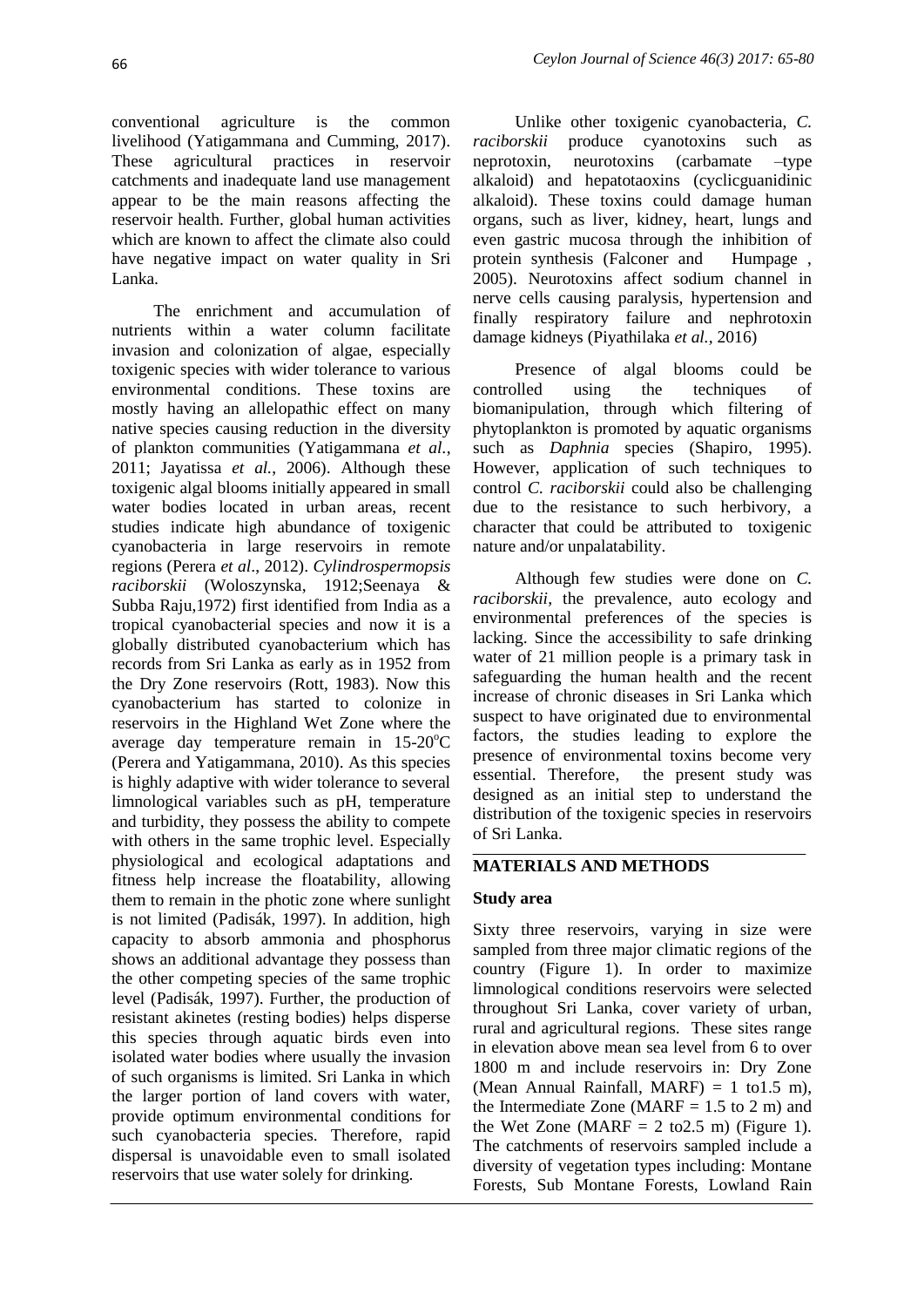Forests, Moist Monsoon Forests, Dry Monsoon Forests, Riverine Dry Forests, Sparse and Open Forests (National conservation review report, Forest Department, Sri Lanka, 1999).



Figure 1: Locations of the 63 study reservoirs in Sri Lanka (closed circle indicate the 38 reservoirs which contain *C*. *raciboskii*). The country is divided into three main climatic regions: the Dry Zone, the Intermediate Zone, and the Wet Zone.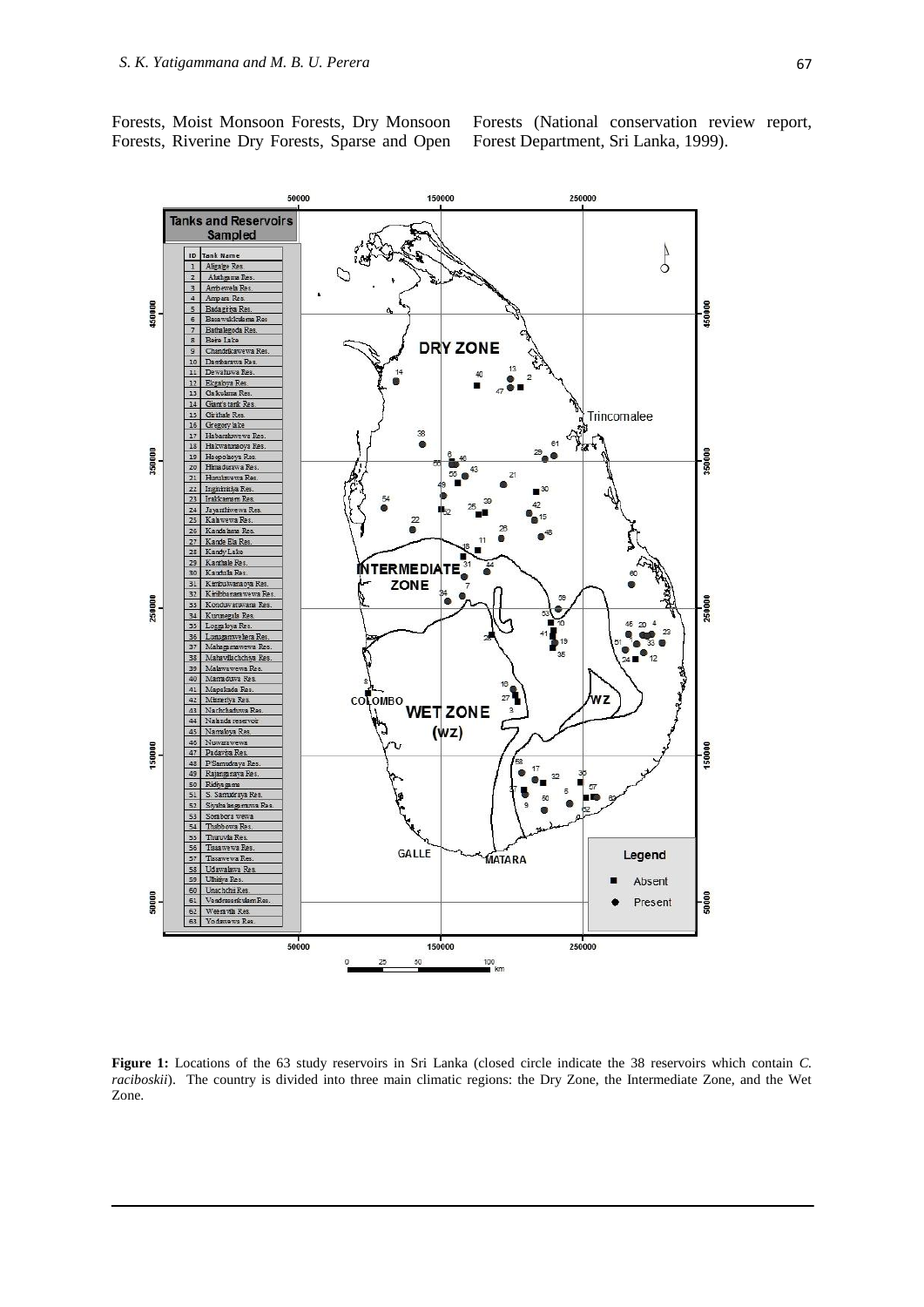The geology underlying the study sites is of Precambrian age and is represented by three approximately equally-sized complexes Wanni Complex (WC) the Central Highland Complex (HC) and Vijayan Complex (VC) (Cooray, 1994). The geology of the Dry Zone consists of sites on all of the complexes, whereas the Intermediate Zone occurs on both the WC and HC. The Wet Zones are found on the HC, whereas the northern and southern Dry Zones are found on the WC and VC, respectively. Thus, the study area covers geographically and geologically diverse areas providing grounds for diverse limnological conditions. In addition reservoirs contain diverse morphometric characteristics. Some reservoirs which are located in mountainous regions characterized with funnel shape bathymetry. The reservoirs selected in the Dry Zone were shallow with uneven bottom characteristics whereas reservoirs selected from the Wet Zone known to exhibit permanent bottom anoxia and some have experienced sudden fish kills (Yatigammana and Cumming, 2016). The lowland reservoirs studied consisting of variety of bathymetric characteristics, having single or multiple deep regions while others were shallow throughout the reservoir. Further, the study reservoirs were varied in size ranging from few hectares to over 2,000 hectares.

### **Field sampling and laboratory analyses**

Preliminary assessment to investigate the presence of *C. raciborskii* was done using a plankton net (pore size 10µm) for all selected reservoirs (63 in total) during dry and wet seasons. Taxonomic description of Baker (1991) was used to identify *C. raciborskii*. After preliminary screening, 38 reservoirs that contain *C. raciborskii* were selected for detailed study (Figure 1). The physico-chemical and biological analyses were done according to the standard procedures using the samples obtained at three months interval for a period of over one year from October, 2010 to January, 2012. The average relative abundance data were used to understand the distribution of *C. raciborskii* in relation to environmental conditions.

# *Collection of limnological data*

Water samples were obtained from thirty eight reservoirs at each visit, in a 1-L acid-washed, triple-rinsed Nalgene bottle. Samples were taken at 0.3 m below from the air-water interface from

the deepest area or middle of the each reservoir to analyze alkalinity, nutrients, dissolved oxygen (DO) and preserved immediately according to the American Public Health Association (APHA, 2005) standards. For the analysis of chlorophyll *a*, 500 ml of water obtained >1m below the air water interface of the same area of each reservoir using a depth sampler and was filtered through Whatman glass microfiber filters (pore size 0.45 µm). The filters were then folded and inserted into test tubes, which was wrapped in aluminum foils. The samples were kept in ice box while transporting to the environmental research laboratory at the National Institute of Fundamental Studies (NIFS) Kandy and then preserved in a freezer until analysis. Temperature, salinity, specific conductance and conductivity measurements were also obtained at the site itself. The average values of each measured variable of each season were used for the statistical analysis. In total, 13 physicochemical variables were measured, including nutrients [total phosphorus (TP), dissolved phosphorus (DP), nitrite nitrogen, nitrate nitrogen, ammonia], conductivity, alkalinity, sulphate  $(SO<sub>4</sub>)$ , temperature, dissolved oxygen, turbidity and chlorophyll *a* and pH.

# *Collection of biological data*

At least four sites from each reservoir were selected for maximum representation of the reservoirs. Samples were preserved onsite by adding 2 drops of acid Lugol's solution and stored under  $4^{\circ}$ C until analysis. The samples collected at each sampling site was filtered through a 10-µm mesh and then the material retained on the mesh was backwashed into glass vials, and diluted to a final volume of 5 ml. One to two drops of acid Lugol's solution were added to each vial for further preservation. Following agitation of the samples, 100 µl of this solution was placed directly onto a microscope slide. Identification and enumeration of *C. raciborskii* was performed at  $\times$  400 magnification using a Olympus research microscope (CX 31) equipped with phase contrast optics. Photomicrographs were taken using a Olympus digital camera (CCD resolution 600 pixels). At least 500 cells, filaments and clumps (only for *Microcystis* sp.) were counted to understand the dominance of the species. The relative abundance of each species was calculated.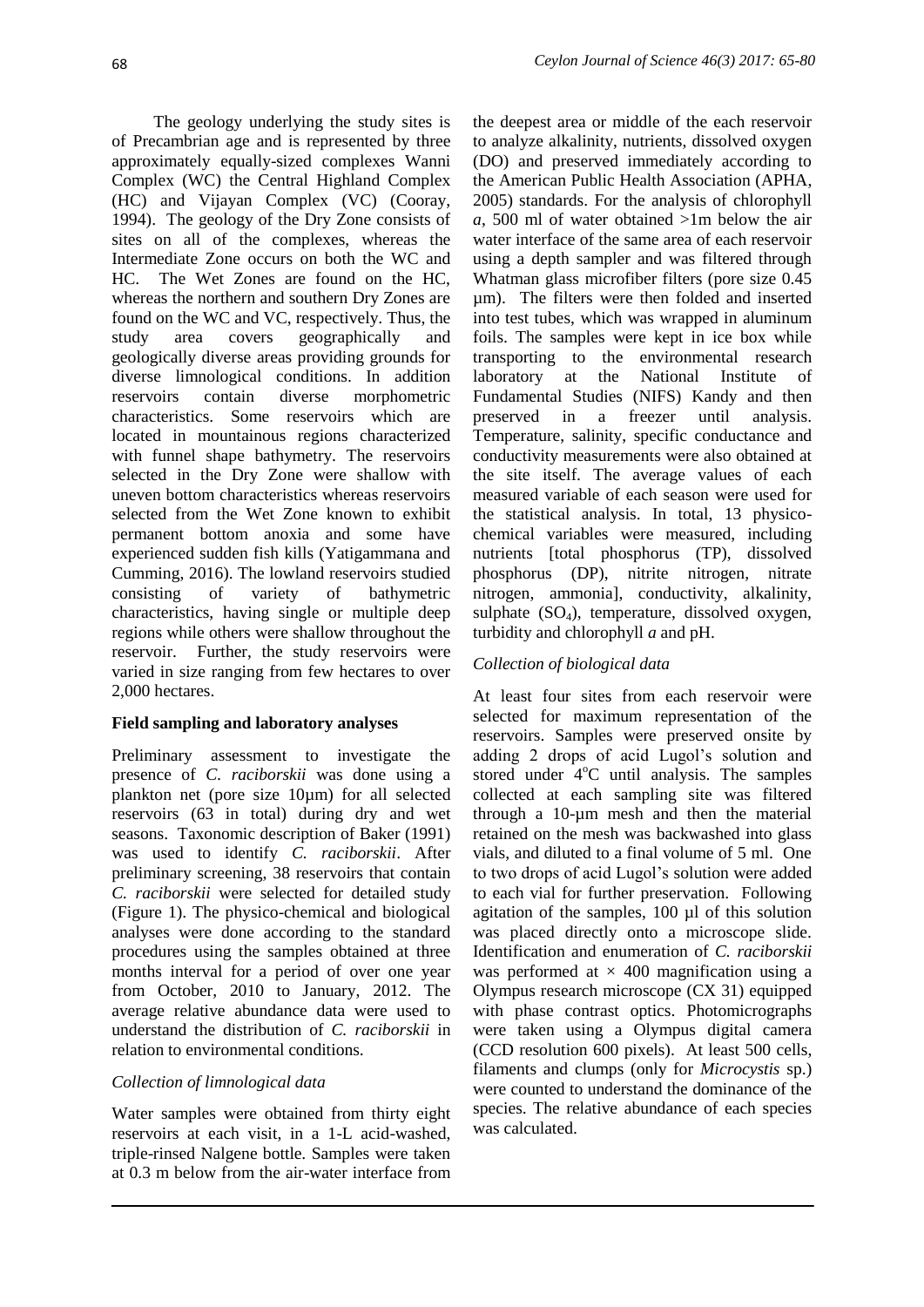#### *Data Screening and analysis*

The normality of all environmental variables from the 38 reservoirs were assessed and transformed, if appropriate, using the computer program Canoco 5 (v. 5) for windows. Principle Component Analysis (PCA) was used to find the main directions of environmental variables and which environmental variable is important in discriminating of sites.

Cluster analysis was performed to understand the variations of study areas based on the environmental data using the computer program Minitab (v. 16) in both dry and wet seasons. The correlation between the environmental variables was assessed by Pearson correlation analysis using the computer program SYSTAT.

#### **RESULTS**

The 38 reservoirs that had *C. raciborskii* showed variation in their limnological characteristics. The average physical and chemical characteristics of the study reservoirs during wet and dry seasons are summarized in Table 1. The temperature of the surface waters varied from  $\sim$ 25.0 °C to 32.0 °C, during the wet season and  $\sim$ 20.1  $^{\circ}$ C to 32.3 $^{\circ}$ C during the dry season (Table 1). However the variation of median values (29.7- 31.1) and the average values (29.37-30.92) were mostly similar in both dry and wet seasons showing a normal distribution. Higher turbidity values were encountered in the dry season in Padaviya reservoir having 66.2 NTU. Conversely median and mean values were similar in both seasons. As expected, the pH values were neutral in the wet season and slightly alkaline during the dry season (median and mean). Extreme conductivity values were recorded in reservoirs located closer to the arid Zone (Badagiriya, Giant's tank, Inginimitiya, Mahawilachchiya, Thabbowa, Yodawewa) in both wet and dry seasons. In addition, terminal reservoirs in main cascades (e.g. Nachchaduwa, Nuwarawewa, Rajanganaya) also recorded high conductivity values in both seasons. TP, DP, NH3, Nitrate, and Nitrite values showed that the reservoirs are eutrophic or hypereutrophic except Chandrikawewa, Habaraluwewa, Inginimitiya, Kanthale and Udawalawa in which TP values are less than 30 µg/L and therefore fall under mesoeutrophic conditions. Dissolved oxygen levels were in the normal range (6.9 -6.5) in majority of the reservoirs.

The results of the Pearson correlation clearly shows a strong relations with: 1) concentration of alkalinity and conductivity, 2) nutrients and primary production (Chl. a), 3) nutrients and turbidity, 4) Sulphate and alkalinity, especially during the Dry season (Table 2 and Table 3). For example, Sulphate and alkalinity strongly correlate with conductivity while TP,  $DP$  NH<sub>3</sub>, nitrite and nitrate correlate with Chl. *a*. In addition these variables correlate with the turbidity as well. However, the correlation between the primary production, nutrients, TP and turbidity were apparent during the dry season indicating the effect of the concentration of nutrients especially in algal growth.

**Table 1:** Minimum, maximum, mean and median of Environmental data of 38 study reservoirs during the wet and dry season (October 2010 – January 2012) Abbreviations: TP = Total Phosphorus; DP = Dissolved Phosphorus; CHLA = Chlorophyll-*a.*

|                                              | Average |       | <b>Maximum</b> |       | <b>Minimum</b> |      | <b>Median</b> |       |  |
|----------------------------------------------|---------|-------|----------------|-------|----------------|------|---------------|-------|--|
|                                              | Dry     | Wet   | Dry            | Wet   | Dry            | Wet  | Dry           | Wet   |  |
| Temperature $({\circ}C)$                     | 30.9    | 29.3  | 36.8           | 32.0  | 20.1           | 25.0 | 31.2          | 29.5  |  |
| Turbidity (NTU)                              | 12.5    | 11.8  | 66.2           | 45.6  | 1.4            | 1.8  | 7.9           | 8.1   |  |
| pH                                           | 8.3     | 7.7   | 9.2            | 9.0   | 7.2            | 7.0  | 8.2           | 7.6   |  |
| Conductivity ( $\mu$ S cm <sup>-1</sup> )    | 263.2   | 238.1 | 928.0          | 637.0 | 46.0           | 38.0 | 198.0         | 200.0 |  |
| Alkalinity (mg $L^{-1}$ )                    | 121.9   | 105.7 | 402.7          | 241.0 | 30.5           | 25.6 | 112.9         | 103.1 |  |
| Nitrite ( $\mu$ g L <sup>-1</sup> )          | 21.2    | 35.3  | 59.5           | 132.3 | 6.3            | 13.1 | 20.0          | 23.3  |  |
| Nitrate (mg $L^{-1}$ )                       | 0.7     | 0.2   | 23.1           | 1.3   | 0.0            | 0.0  | 0.1           | 0.1   |  |
| $NH_3$ (mg $L^{-1}$ )                        | 57.1    | 67.3  | 145.1          | 220.4 | 11.9           | 19.3 | 49.4          | 57.5  |  |
| $TP (\mu g L^{-1})$                          | 57.0    | 55.4  | 230.0          | 134.5 | 15.8           | 18.3 | 40.8          | 48.6  |  |
| DP $(\mu g L^{-1})$                          | 18.1    | 19.1  | 421.8          | 114.6 | 0.5            | 4.2  | 6.5           | 15.6  |  |
| $SO^{-2}$ <sub>4</sub> (mg L <sup>-1</sup> ) | 3.4     | 4.0   | 21.1           | 20.2  | 0.4            | 1.5  | 2.2           | 3.1   |  |
| $DO (mg L^{-1})$                             | 6.9     | 6.5   | 9.5            | 9.0   | 5.1            | 3.4  | 6.8           | 6.5   |  |
| $CHLA(mg L^{-1})$                            | 29.4    | 22.0  | 148.5          | 63.0  | 0.5            | 1.1  | 18.2          | 18.2  |  |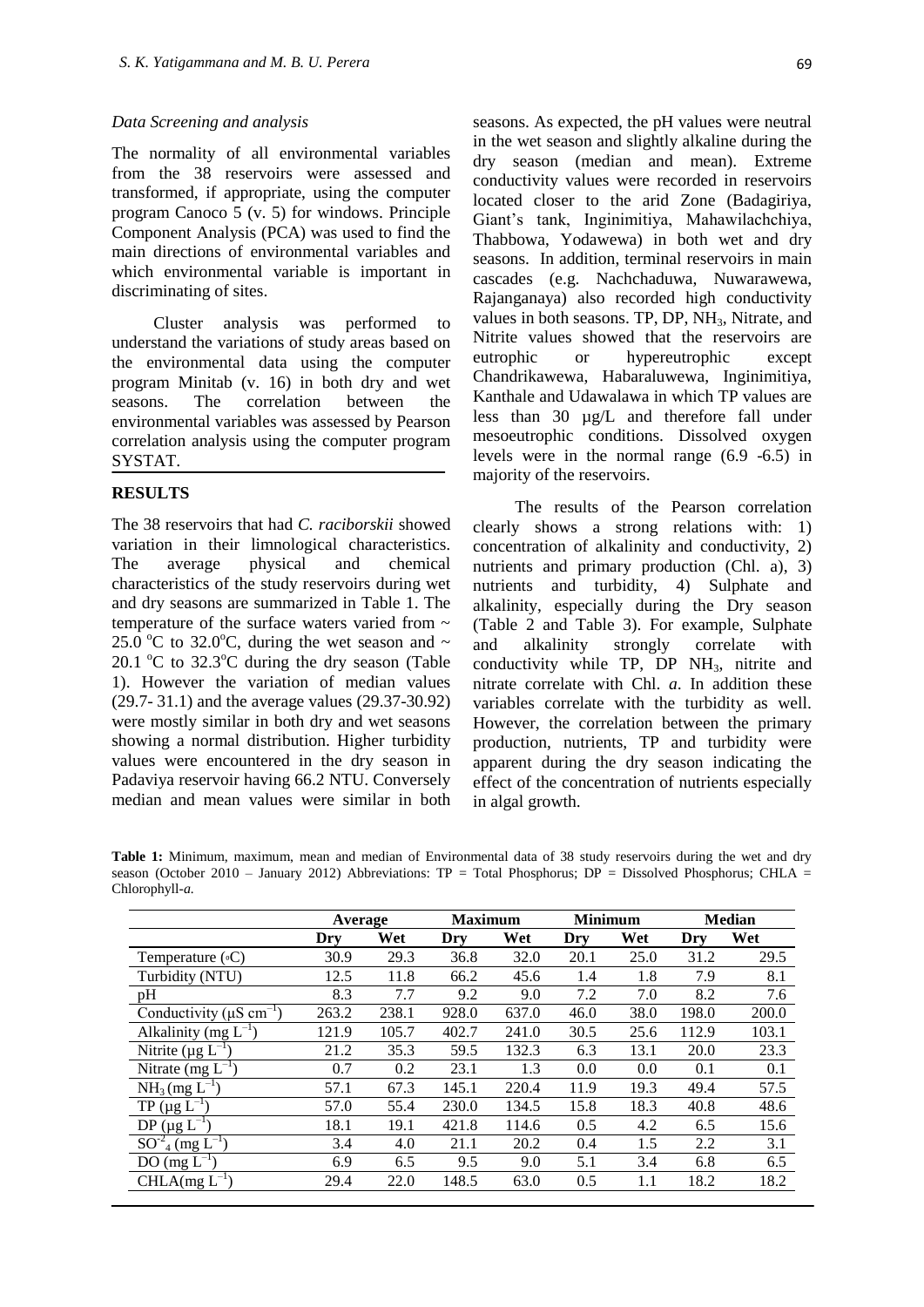In the study, cluster analysis was performed to understand the variations of study reservoirs based on the environmental data. Results of the study revealed that the reservoirs are having more similarities during the wet season than in the dry season (Figure 2a and Figure 2b). During the wet season, majority of them indicated over 90% of similarity and all the reservoirs showed 80% similarity. In contrast, during the dry season all the reservoirs indicated  $~50\%$  of similarity. In addition, three clusters were clearly visible and they show  $\sim 85\%$  of similarity. It is clear that the water quality characteristics of the dry season help separate the reservoirs in different cascades or geological regions. For example Aligalge, Ekgaloya, Himadurawa, Senanayake samudraya are all Gal Oya Basin (GOB) reservoirs are closely located in the eastern part of the country and belong to the same cascade are clustered together especially during the dry season (Figure 2b). Tissa wewa located in the southern region of the country are different from other reservoirs shows only 50 % of similarity.

The results of the principle component analysis also explain that all the measured environmental variables during the dry season have strong correlation with the  $1<sup>st</sup>$  axis, the main component which helps discriminate the sites

(Figure 3a &3b). The dissolved phosphorus is strongly associated with the second most important component. However during the wet season the most important environmental variables appear to be conductivity, alkalinity and sulphate. Further, nutrient and associated variables appear to be contributed more on the  $1<sup>st</sup>$ component (Figure 4a & 4b). The measured environmental variables help to separate the reservoirs sampled during the wet season than in the dry season (Figure 3a &3b; Figure 4a &4b).

*C. raciborskii* was recorded in 38 out of the 63 reservoirs in the study (Figure 1). The dominance of *C.raciborskii* appears to be favored by environmental factors prevail in urban reservoirs such as Gregory, Nuwarawewa and Padaviya. In addition, the isolated and terminal reservoirs also appear to experience high abundance of *C. raciborskii* during both wet and dry seasons.

Further, the morphology of this species was varied and included straight, coiled and sigmoid- shaped trichomes. Populations were recorded as mixtures of all three morphotypes (Table 4 and Figure 5). The relative abundance of the cyanobacterium during the wet and dry seasons is given in Figure 6. During the dry season, the organisms tend to be more abundant than in the wet season.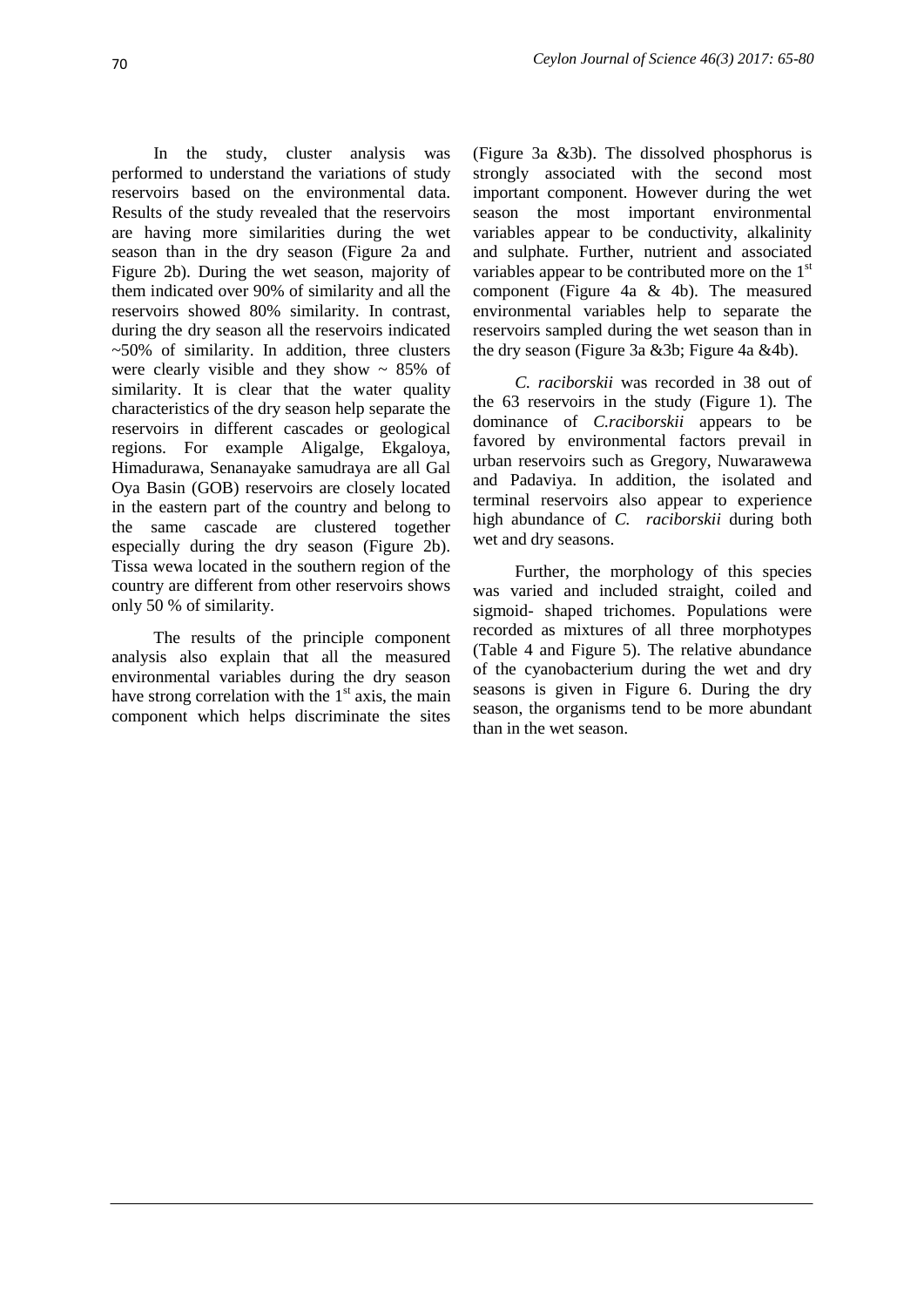|                    | Temperature | <b>Turbidity</b> | pH      | Conductivity | <b>Alkalinity</b> | <b>Nitrite</b> | <b>Nitrate</b> | Ammonia  | TP       | <b>DP</b> | <b>Sulphate</b> | <b>DO</b> | <b>CHLA</b> |
|--------------------|-------------|------------------|---------|--------------|-------------------|----------------|----------------|----------|----------|-----------|-----------------|-----------|-------------|
| <b>Temperature</b> |             |                  |         |              |                   |                |                |          |          |           |                 |           |             |
| <b>Turbidity</b>   | 0.035       |                  |         |              |                   |                |                |          |          |           |                 |           |             |
| pН                 | $-0.293$    | 0.325            |         |              |                   |                |                |          |          |           |                 |           |             |
| Conductivity       | $-0.137$    | 0.045            | 0.464   |              |                   |                |                |          |          |           |                 |           |             |
| <b>Alkalinity</b>  | $-0.104$    | $-0.073$         | 0.098   | $0.538*$     |                   |                |                |          |          |           |                 |           |             |
| <b>Nitrite</b>     | $-0.128$    | 0.383            | 0.101   | 0.191        | $-0.012$          |                |                |          |          |           |                 |           |             |
| <b>Nitrate</b>     | 0.18        | $-0.117$         | $-0.39$ | $-0.164$     | $-0.21$           | $-0.021$       |                |          |          |           |                 |           |             |
| Ammonia            | $-0.394$    | 0.342            | 0.145   | 0.101        | $-0.04$           | 0.414          | 0.182          |          |          |           |                 |           |             |
| TP                 | $-0.148$    | $0.872*$         | 0.391   | $-0.07$      | $-0.176$          | 0.347          | $-0.153$       | 0.309    |          |           |                 |           |             |
| DP                 | 0.017       | $-0.045$         | 0.01    | 0.051        | $-0.06$           | 0.055          | $-0.045$       | $-0.043$ | $-0.037$ |           |                 |           |             |
| <b>Sulphate</b>    | $-0.059$    | 0.264            | 0.33    | $0.631*$     | 0.396             | 0.13           | $-0.126$       | 0.139    | 0.147    | $-0.038$  |                 |           |             |
| DO                 | 0.038       | 0.13             | 0.179   | 0.217        | $-0.012$          | 0.106          | 0.33           | 0.172    | 0.131    | $-0.026$  | $-0.08$         |           |             |
| <b>CHLA</b>        | $-0.246$    | $0.678*$         | 0.481   | $-0.096$     | $-0.156$          | 0.178          | $-0.089$       | 0.279    | $0.865*$ | 0.044     | 0.115           | 0.24      |             |

Table 2: Pearson correlation matrix on transformed environmental variables with Bonferroni adjusted probabilities for 13 measured environmental variables during the dry season in the 38 reservoirs.  $*$  Indicates significant correlation at  $p < 0.05$ .

Table 3: Pearson correlation matrix on transformed environmental variables with Bonferroni adjusted probabilities for 13 measured environmental variables during the wet season in the 38 reservoirs. \* Indicates significant correlation at *p*< 0.05.

|                    | <b>Temperature</b> | <b>Turbidity</b> | pH       | Conductivity | <b>Alkalinity</b> | <b>Nitrite</b> | <b>Nitrate</b> | Ammonia   | TP       | <b>DP</b> | <b>Sulphate</b> | DO.   | <b>CHLA</b> |
|--------------------|--------------------|------------------|----------|--------------|-------------------|----------------|----------------|-----------|----------|-----------|-----------------|-------|-------------|
| <b>Temperature</b> |                    |                  |          |              |                   |                |                |           |          |           |                 |       |             |
| <b>Turbidity</b>   | 0.46               |                  |          |              |                   |                |                |           |          |           |                 |       |             |
| pН                 | $-0.225$           | 0.099            |          |              |                   |                |                |           |          |           |                 |       |             |
| Conductivity       | $-0.18$            | $-0.082$         | 0.347    |              |                   |                |                |           |          |           |                 |       |             |
| <b>Alkalinity</b>  | $-0.228$           | $-0.254$         | 0.305    | $0.885*$     |                   |                |                |           |          |           |                 |       |             |
| <b>Nitrite</b>     | 0.273              | 0.006            | $-0.103$ | $-0.216$     | $-0.201$          |                |                |           |          |           |                 |       |             |
| <b>Nitrate</b>     | $-0.275$           | 0.243            | 0.466    | $-0.229$     | $-0.334$          | 0.058          |                |           |          |           |                 |       |             |
| Ammonia            | 0.51               | 0.634            | 0.007    | $-0.066$     | $-0.096$          | 0.058          | 0.047          |           |          |           |                 |       |             |
| TP                 | 0.149              | 0.205            | $-0.156$ | $-0.088$     | $-0.196$          | $-0.021$       | 0.109          | 0.134     |          |           |                 |       |             |
| DP                 | 0.458              | 0.376            | $-0.234$ | $-0.255$     | $-0.232$          | 0.115          | 0.06           | 0.515     | 0.159    |           |                 |       |             |
| <b>Sulphate</b>    | 0.019              | 0.137            | 0.321    | 0.61         | $0.604*$          | $-0.158$       | $-0.117$       | 0.417     | 0.054    | $-0.092$  |                 |       |             |
| DO.                | $-0.008$           | 0.194            | 0.154    | 0.001        | 0.042             | $-0.048$       | 0.25           | $-0.046$  | $-0.189$ | 0.004     | $-0.084$        |       |             |
| <b>CHLA</b>        | 0.18               | 0.497            | 0.102    | $-0.298$     | $-0.397$          | $-0.231$       | 0.399          | $0.536^*$ | 0.403    | 0.44      | $-0.05$         | 0.112 |             |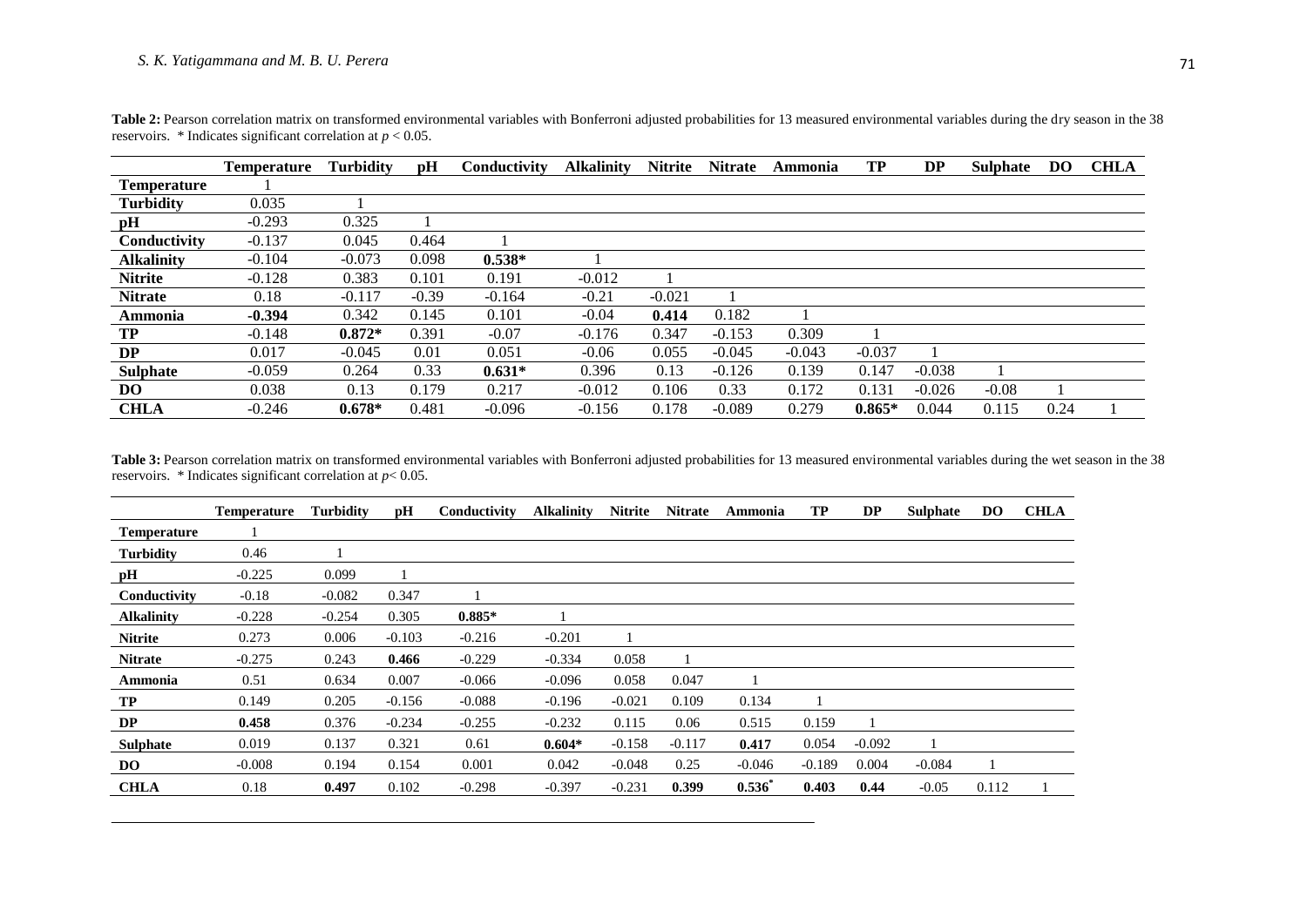

**Figure 2**: Dendrogram showing the similarity of study sites based on measured environmental variables during wet season (a) and during dry season (b).

Reservoir List:

1.Ampara Tank, 2.Badagiriya, 3.Bathalegoda wewa, 4. Chandrika wewa, 5. Ekgaloya Tank, 6. Galkulama, 7. Giants Tank, 8.Girithale, 9.Gregary lake, 10.Habaralu wewa, 11.Heepolaoya, 12. Himadurawa Tank, 13. Hurulu wewa, 14. Inginimitiya, 15. Irakkammam Tank, 16. Kandalama, 17. Kanthale wewa, 18. Kimbulawana oya, 19. Konduwatuwana, 20. Kurunegala wewa, 21. Mahavillachchiya, 22.Minneriya, 23.Nachchaduwa, 24.Nalanda, 25.Namal Oya, 26.Nuwarawewa, 27. P'samudraya, 28.Padaviya wewa, 29.Rajanganaya, 30.Ridiyagama wewa, 31.Senanayake S., 32.Thabbowa, 33.Tissa wewa, 34.Udawalawa, 35. Ulhitiya, 36.Unachchiya tank, 37. Vendrasan Kulam, 38. Yoda wewa.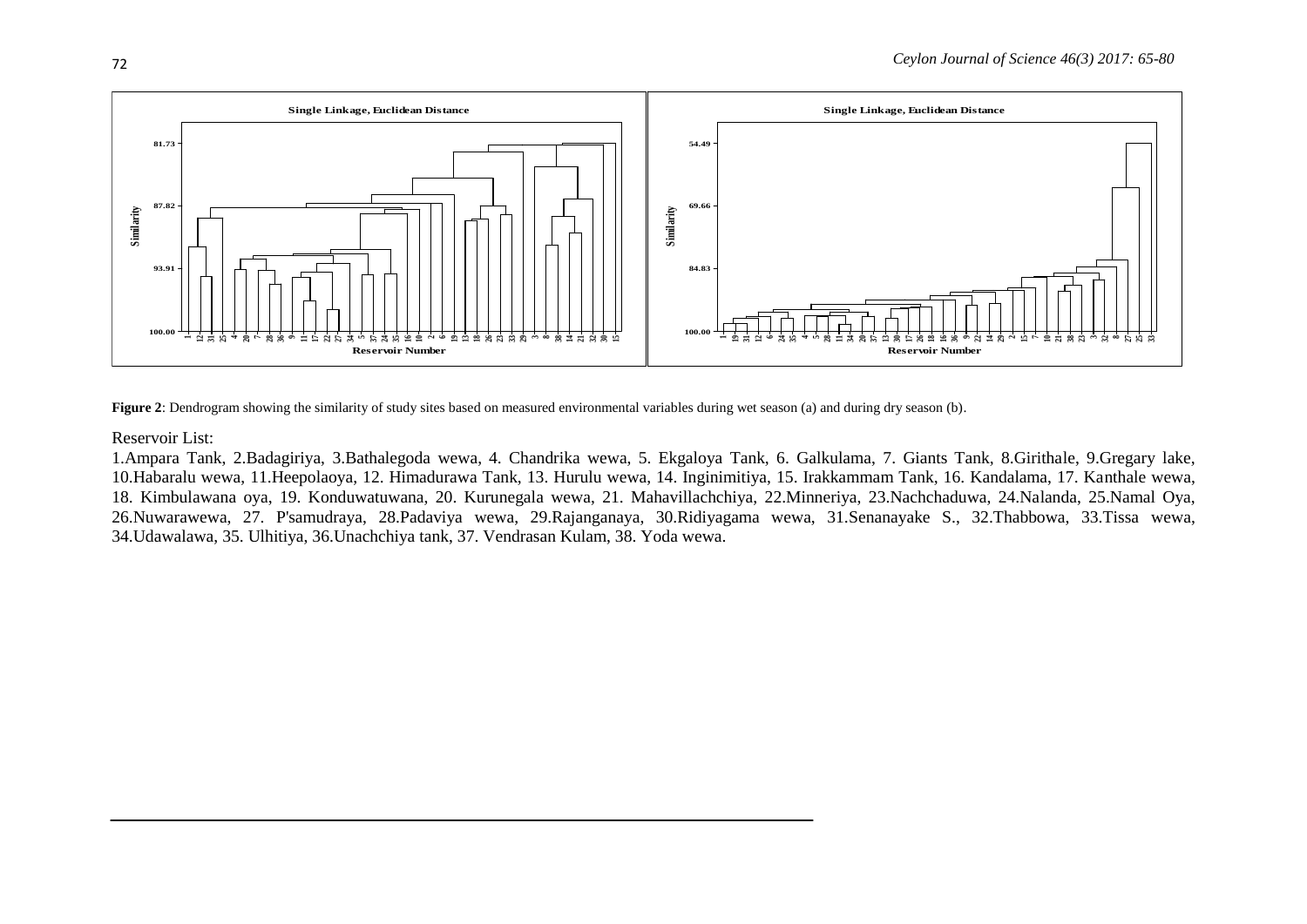

Figure 3: Principal Components Analysis (PCA) ordination diagram of the 38 study sites (list given under the Figure 2.) and associated environmental variables during the dry season  $(a=$ distribution of environmental variable; b=distribution of sites).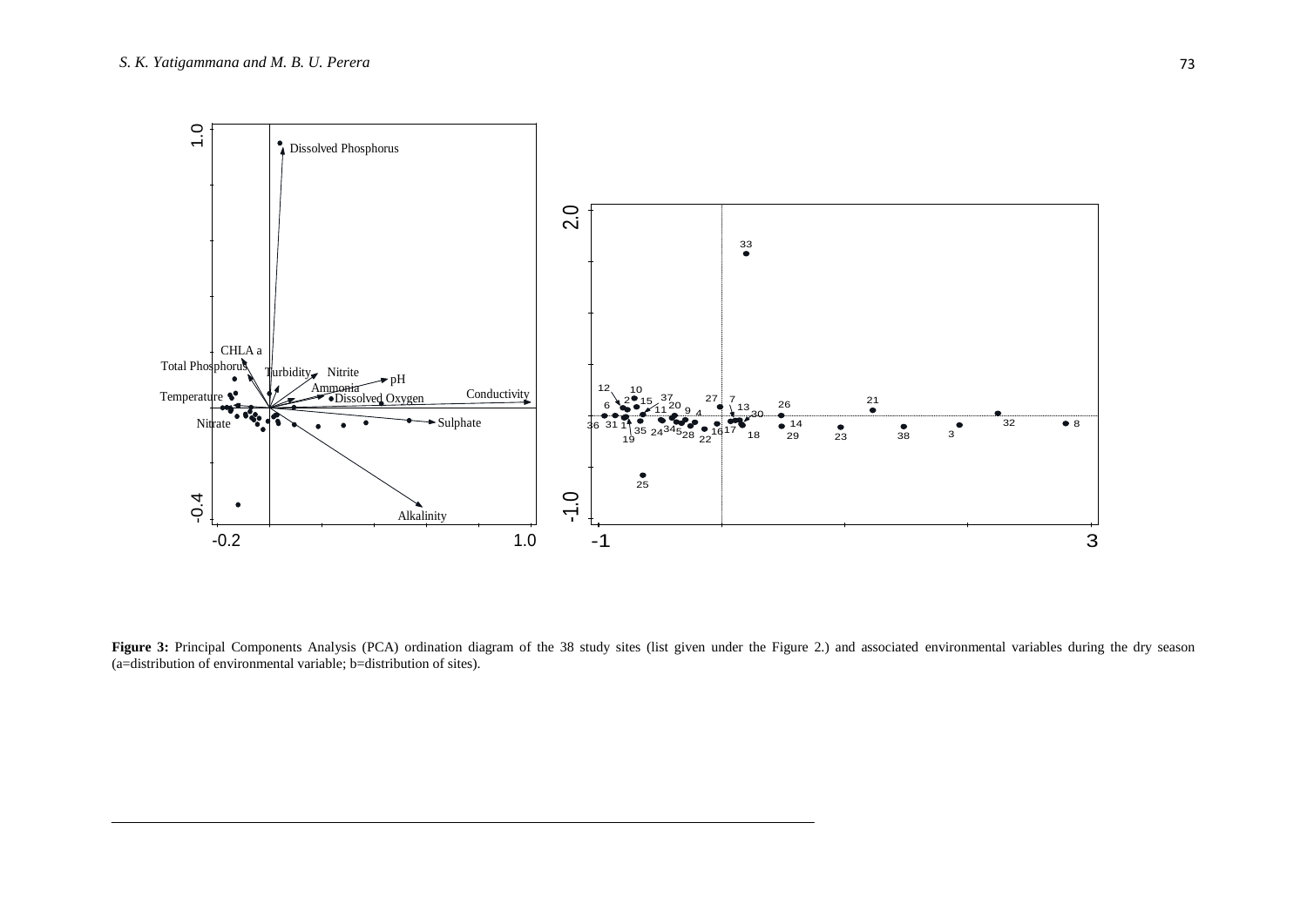

**Figure 4**: Principal Components Analysis (PCA) ordination diagram of the 38 study sites and associated environmental variables during the wet season (a=distribution of environmental variable; b=distribution of sites).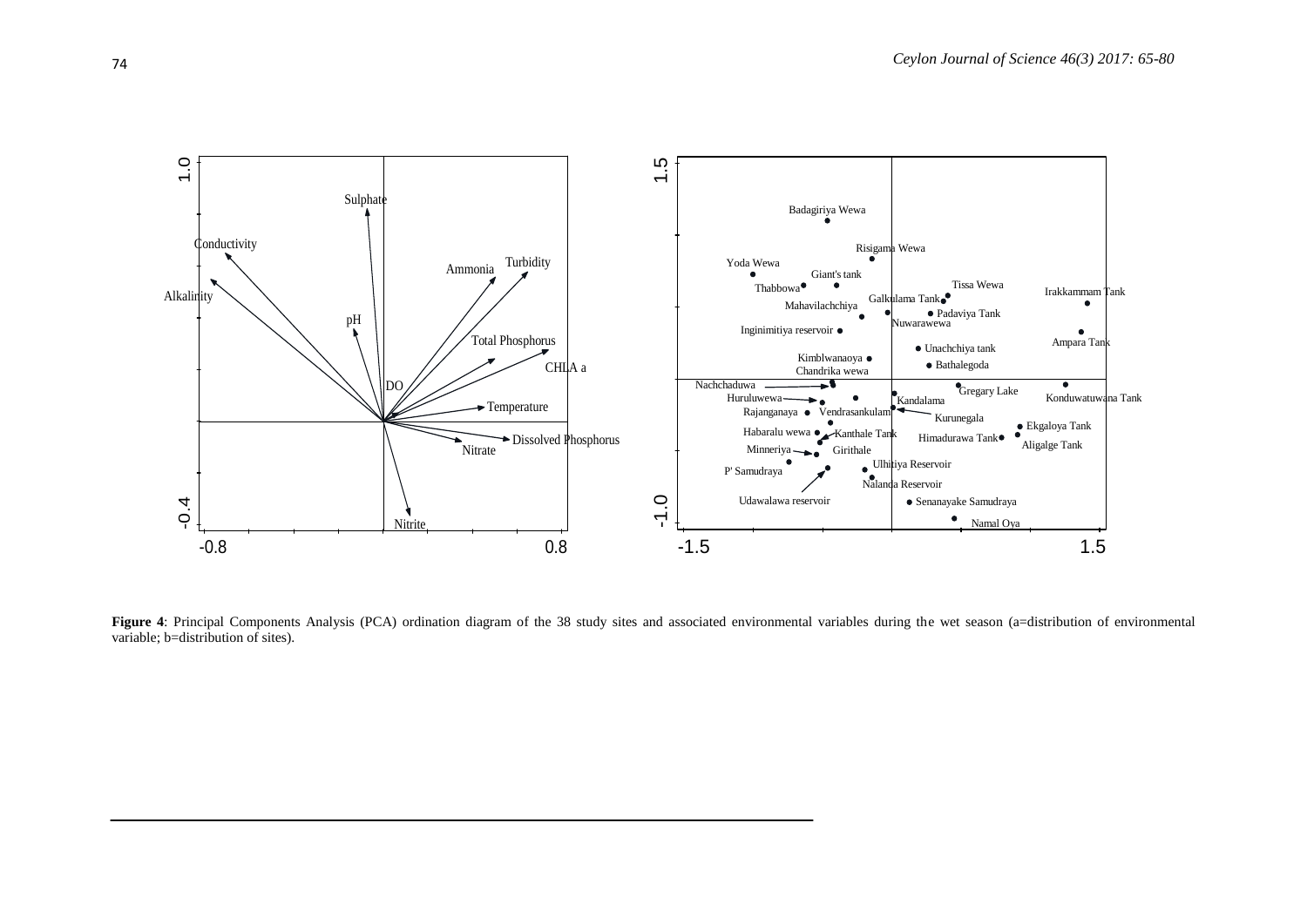|                       | Straight                 | Coiled                   | Sigmoid                  |
|-----------------------|--------------------------|--------------------------|--------------------------|
| Cell width $(\mu m)$  | $2.5 - 3.5$              | $2.5 - 3.2$              | $1.5 - 1.9$              |
| Cell length $(\mu m)$ | $4.7 - 6.2$              | $5.9 - 6.9$              | $6 - 7$                  |
| Trichome              | Straight, rarely pointed | Coiled in a circular     | Spirally or irregularly  |
|                       |                          | manner                   | twisted                  |
| Heterocytes           | Drop like, formed at one | Drop like, formed at one | Drop like, formed at one |
|                       | or both ends             | end or both ends         | end or both ends         |

**Table 4** : Main Characteristics of the three observed morphological forms of *C. raciborskii.*



**Figure 5**: Photomicrographs showing morphological variations of *C.raciborskii* from Sri Lankan reservoirs.



**Figure 6**: Comparison of the relative abundance of *C.raciborskii* during wet season and the dry season in 38 reservoirs (list of reservoirs are given under Figure 2) .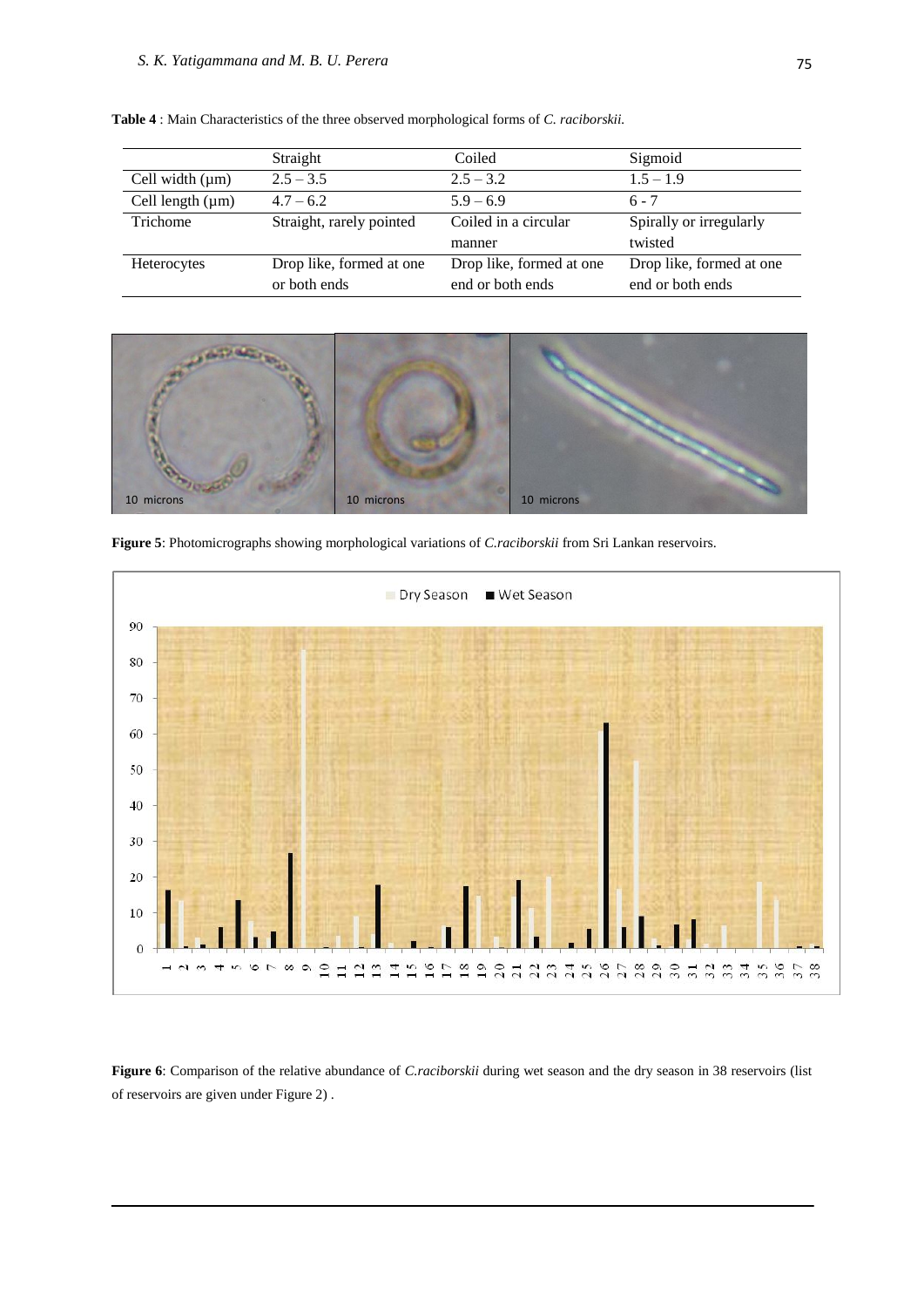# **DISCUSSION**

*Cylindrospermopsis raciborskii* is known to be highly adaptable, extremely small cyanobacterium distributed over 45 countries throughout the world (Codd *et al*., 2005 ). They usually occur at 1-3 m below the air-water interface and therefore rarely form blooms (Sethunga and Manage 2010; Saker and Griffith, 2001). They do not produce volatile organic compounds, geosmin or 2 methylisoborneol (MIB), which usually produce by other bloom-forming cyanobacteria (Chiswell *et al.,* 1997). Therefore, farm and wild animals are unknowingly affected by the cylindrospermopsin, which is secreted by *C. raciborskii*. This organism could not be detected by foul tastes or odors caused by volatile organic compounds, or scums in drinking water (Hawkins *et al*., 1997; Saker and Eaglesham, 1999).

There have been several cases of cyanotoxin poisoning in human by toxigenic cyanobacteria. For example, 76 patients were killed in a dialysis clinic in 1996, in Brazil. Later they found that the water used to treat the patients was contaminated with cyanotoxin (MC-LR) contaminated water (Carmichael *et al*., 2001). In addition, the Palm Island Mystery Disease was also caused by the toxins produced by cyanobacteria. (Hawkins *et al*., 1985). The disease was recorded after the authorities have used copper sulphate to control algae in drinking water supply. According to the scientists, the outbreak has resulted from the cell lysis of the cyanobacterium, which occurs after they die out following the cyanotoxin release into the water (Manage *et al.,* 2009, Manage *et al.,* 2010). In Sri Lanka too, epidemics related to algal toxins were reported in the recent history (e.g. Yatigammana *et al.,* 2011), though it was caused by a dinoflagellate, *Peridinium aciculiferum*. Piyathilaka *et al.* (2015) recorded that Microcystin-LR-induced cytotoxicity and apoptosis in human embryonic kidney and human kidney adenocarcinoma cell lines.

As the records on toxic algae are increasing in Sri Lankan reservoirs (Sethunga and Manage 2010), it has become important to understand the distribution of the cyanotoxin producing cyanobacteria in Sri Lanka, in where especially the surface waters are used for drinking purposes. There are frequent studies on

the distribution of toxigenic cyanobacteria, mainly due to the common toxin, Microsystin, produced by a variety of cyanobacterial species (Sethunga and Manage 2010, Idroos *et.al*., 2017). The lack of information on *C. raciborskii* suggests that studies leading to understand the prevalence of toxigenic cyanobacteria done in the past may have failed to see the small cyanobacterial species including *C. raciborskii,* especially due to sampling errors including; 1) plankton samples are usually taken from the first 1m of the water column, 2) *C. raciborskii* cannot be detected from the blooming, odor or foul taste, 3) pore sizes of the plankton nets might not have been small enough (e.g. 20  $\mu$ m). However, the present study was able to detect and identify the organism as the sampling was carried out with the aim of identifying the specific organism. Accordingly, the study confirmed that the cyanobacterium residing in >60 % of the sampling reservoirs, demonstrating its high prevalence throughout the country. According to the findings of the study, among the different morphotypes, straight morphotype was the most common in Sri Lankan reservoirs, a condition which is also noticed by Saker and Griffiths (2001) from a study on domestic water supply in Australia. This situation could arise when they are derived from akinetes or structures produced to overcome unfavorable environmental conditions. However, St Amand (2002) found that straight morphotypes produce more toxins than coiled morphotypes, which gives us a warning signal for the safety and quality of drinking water in Sri Lanka. Fluctuations of temperature and increase of phosphorus concentration in water promote akinete production, a condition common is Sri Lankan reservoirs. However, the morphotype could also be varied with the age of the bloom and later produce fast growing coiled morphotypes (Saker and Eaglesham, 1999). Variation of morphotypes could also be attributed to genetic variability as well (Hawkins *et al*., 1997; Neilan *et al*., 2003). Although many different types of morphotypes were detected, they were not quantified to assess the severity of the problem, which is a limitation of the study.

Considering the abundance of the species in reservoirs located in different climatic regions with different morphological and physicochemical conditions, it was not clear about the exact environmental condition that supports the species distribution. However, the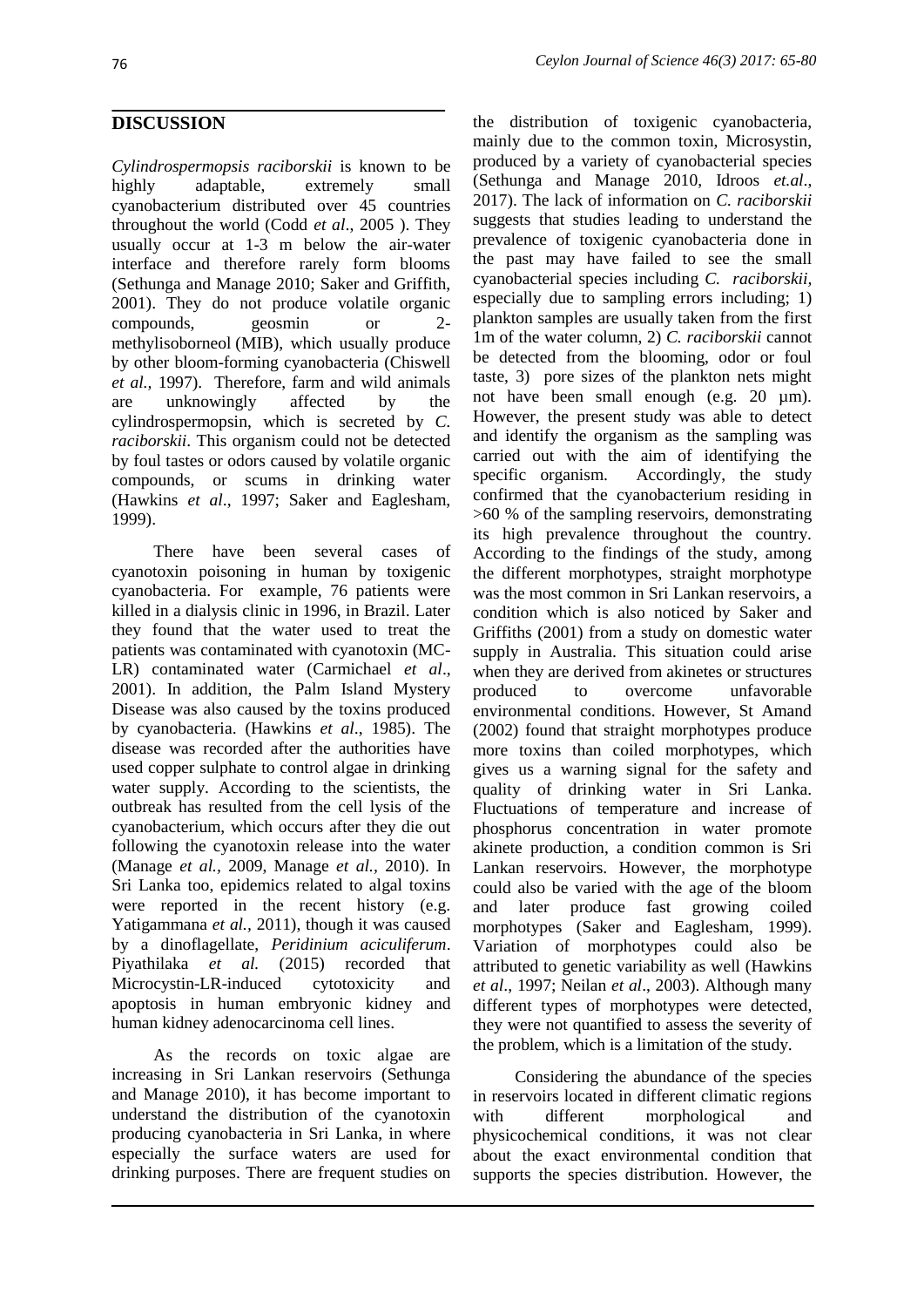highest relative abundance of 60% during the dry and 63% during the wet season was recorded from Nuwarawewa, a thermally stratified urban reservoir located in the dry zone of Sri Lanka. The average temperature of the reservoir during the dry season was 31ºC and 29 ºC in the wet season. According to Briand *et al*., (2004) the temperature is the most important environmental factor that determines the population dynamics of *C. raciborskii*. Briand *et al*. (2004) and Shafik *et al*., (2001) explained that the optimum temperature for the growth of *C. raciborskii* is 30°C although 'sub-optimum' temperatures range from 25-35°C. In addition, the species prefer stratified waters in tropics and shallow waters in temperate environments. According to Yatigammana and Cumming (2016), most of the reservoirs in Sri Lanka are chemically and thermally stratified, where the condition rarely breaks at high temperatures. However, large fluctuations of temperature negatively affect the population size of *C. raciborskii*. Padisák (1997) records a large population of this cyanobacterium in extremely warm years and few in cool years. Hill (1970) records the same situation having a high population in one year and could not find any until two years in a lake in Minnesota. Therefore, it is apparent that the organism becomes vulnerable in extreme temperatures. This may be the reason why high altitudinal (>6000ft MASL) lake (Gregory Lake) had extreme abundance of *C. raciborskii* in the year 2011, during the wet season and none during the dry season (Perera *et al.,* 2012). Briand *et al*., (2002) explained that *C. raciborskii* is highly tolerant to turbidity. It is clear that the cyanobacterium *C. raciborskii* was abundant (RA 52%) in Padaviya reservoir in the dry season, during which the turbidity level was very high (~66.2 NTU). Therefore, it is apparent that they are shade tolerant. In contrast, high light intensity also promotes akinete production. According to Moore *et al*., (2006), a four-fold increase in light intensity (25–100 *μ*mol photons  $m^{-2}$  s<sup>-1</sup>) resulted in approximately 14-fold increase in akinete concentration. However, optimal irradiance had been reported as 80 *μ*mol photons m<sup>−2</sup> s<sup>−1</sup> (Shafik *et al.*, 2001). As Sri Lanka is located in the tropical belt, the irradiance should be optimum throughout the year. This may be the reason for having more straight morphotypes of *C. raciborskii* in Sri Lankan waters. Due to its high affinity and storage capacity of phosphorus, *C. raciborskii* shows the ability to grow in low levels of

phosphorus (Branco *et al*., 1994; Briand *et al*., 2002; Presing *et al*., 1996) and may give *C. raciborskii* a competitive advantage. However, in high phosphorous levels, *C. raciborskii* has a negative correlation with dissolved TP. Nevertheless, the theory is contradictory with our findings where the high abundance of *C. raciborskii* was detected in hypereutrophic waters. When consider the past studies in Sri Lanka where the generally accepted phenomenon is that nitrogen-limited aquatic environments promote the growth of cyanobacteria when phosphorous is not limited (Silva and Samaradivakara, 2005) which is comparable with the findings of the present study. It is known that most cyanotoxin producing and bloom forming cyanobacteria needs high concentrations of phosphorous for their mass growth and it has been noticed that in lowland reservoirs in Sri Lanka, phosphorous is known to be a limiting factor (Jayatissa *et al*,, 2006, Sethunga and Manage 2010). The condition helps interpret our findings of low relative abundance of *C. raciborskii* in majority of our study reservoirs where TP is limited. Similarly, our results clearly indicate that the reservoirs where *C. raciborskii* was recorded had relatively low nitrate concentrations and the reservoirs that had TP at high concentrations the organism was highly abundant.

Similar to many other cyanobacteria, *C. raciborskii* have heterocysts that allow them to utilize atmospheric nitrogen through a process known as nitrogen fixation. Typically, this adaptation allows cyanobacteria to survive in low nitrogen systems. However, studies have found that *C. raciborskii* have few heterocysts even under low nitrogen content. Some other studies suggest that the organism prefer ammonia as the nitrogen source (Briand *et al*., 2002; Bouvey *et al*., 2000; Presing *et al*., 1996). High relative abundance of the species recorded in our study was not always affiliated with the ammonia or other measured nitrogen sources. All the study reservoirs are of pH neutral or maintain high alkalinity which is preferred by *C. raciborskii* and known to be a common character of all cyanobacteria. The most preferred pH of *C. raciborskii* was found to be 8.0-8.7 (Padisák 1997). Although Saker and Griffiths (2001) found that the *C. raciborskii* present during the dry season when the water level is low, Branco and Senna (1994) found that they appear with the rain when the nutrients in water get diluted.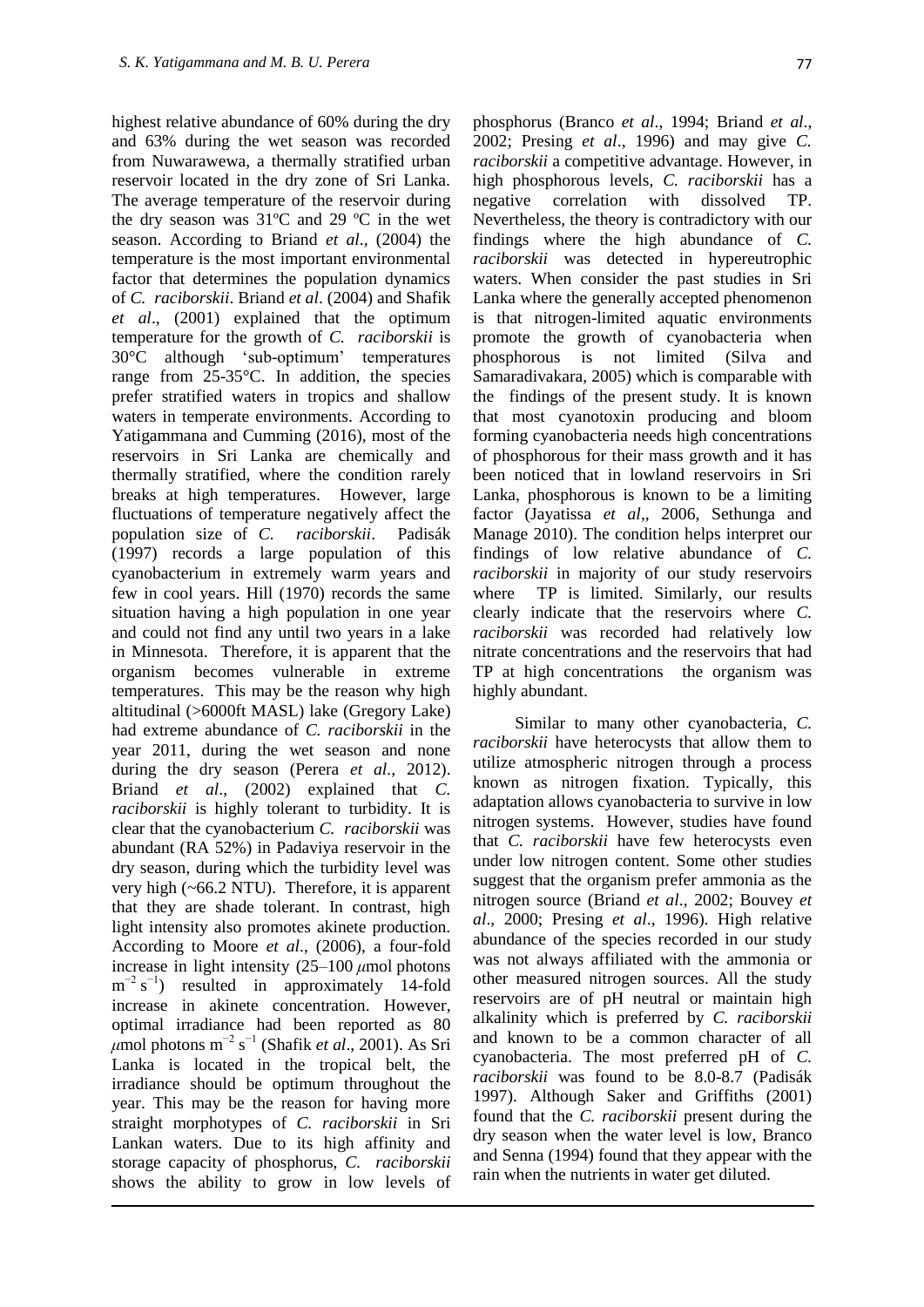Primary health concerns surrounding *C. raciborskii* relate to the production of Cylindrospermopsin. Human exposure to this cyanotoxin via drinking water and water based recreational activities.. A health alert level for *C. raciborskii* of 15000 cells per ml has been set at which to begin monitoring for the presence of Cylindrospermopsin in source waters. The lack of scum formation, variation in colour of the water body, rapid germination of large number of cells, highly variable morphology, relative toxicity and persistence of this species year round in many areas, continues to make this species a primary focus to water managers (Mcgregor and Fabbro, 2000). A number of hypotheses have been suggested to explain the successful spread and invasive behavior of *C. raciborskii* (Komáerk, 2002). Some authors have proposed that high physiological tolerance to light and temperature (Padisák, 1997) coupled with higher temperatures promoted by climate warming may explain the expansion of this species to new regions (Briand *et al*., 2004). Finally, the present study help scientists to study areas that need to be concentrated to safeguard surface water in Sri Lanka that serve a significant resource of Sri Lanka's economy.

### **CONCLUSION**

Our study clearly indicates that *C. raciborskii* is now widely spread in Sri Lankan reservoirs. The most abundant morphotype is the straight morphotype that has high potential for toxin production. Although Sri Lanka is a small island, the climatic variation that the reservoirs experience, provides variable environmental conditions in surface freshwater lentic systems. Among the measured environmental factors, temperature and nutrients are the most important environmental factors that determine the distribution of the cyanobacterium *C*. *raciborskii*. The presence of several morphotypes signifies the potential for rapid distribution of *C. raciborskii* in other reservoirs of Sri Lanka.

### **ACKNOWLEDGEMENT**

This research was funded by Institute of Fundamental Studies (IFS), Kandy, Sri Lanka and Department of Zoology, University of Peradeniya, Sri Lanka.

#### **REFERENCES**

- APHA. 2005. Standard methods for the examination of water and wastewater. 18th edition, *America Public Health Association*, Washington.
- Arumugam, S., 1969: Water Resources of Ceylon its Utilization and Development. - *A Water Resources Board Publications*, Colombo. pp. 415.
- Backer, L.C., 2002: Cyanobacterial harmful algal blooms (cyanoHABs): Developing a public health response. *Lake and Reservoir Management*. **18**: pp. 20-31.
- Bouvy, M., Falcao, D., Marinho, M., Pagano, M. & Moura, A., 2000: Occurrence of Cylindrospermopsis (cyanobacteria) in 39 Brazilian tropical reservoirs during the 1998 drought. *Aquatic Microbial Ecology* -. **23**: pp. 13- 27.
- Branco, C.W.C. & Senna, P.A., 1994: Factors influencing the development of Cylindrospermopsis raciborskii and Microcystis aeruginosa in the Paranoá Reservoir, Brasília, Brazil. *Algological Studies* **75**: pp. 85-96.
- Braind, J.F., Leboulanger, C., Humbert, J.F., Bernad, C. & Dufour, P., 2004: Cylindrospermopsis raciborskii (Cyanobacteria) invasion at midlatitudes: selection, wide physiological tolerance, or global warming? *Journal of Phycology*. **40**: pp. 231- 238.
- Briand, J.F., Robillot, C., Quiblier-Lloberas, J.F., Humbert, & Coute, A., 2002: Environmental context of Cylindrospermopsis raciborskii (cyanobacteria) blooms in a shallow pond in France. *Water Research* **36**: pp. 3183-3192.
- Carmichael, W.W., Azevedo, S.M., An, J.S., Molica, R.J., Jochimsen, E.M., Lau, S., Rinehart, K.L., Shaw, G.R., & Eaglesham, G.K., 2001: Human fatalities from cyanobacteria: chemical and biological evidence for cyanotoxins. *Environmental Health Perspectives*. **109**: pp. 663-668.
- Census and statistics Sri Lanka, 2016
- Chiswell, R., Smith, M., Norris, R., Eaglesham, G., Shaw, G., Seawright, A. & Moore, M., 1997: The cyanobacterium, Cylindrospermopsis raciborskii, and its related toxin, cylindrospermopsin. *Australian Journal of Ecotoxicology*. **3**: pp. 7-23.
- Codd, G.A., Morrison L.F. & Metcalf, J.S., 2005: Cyanobacterial toxins: Risk management for health protection. *Toxicology and Applied Pharmacology*. **203**(3): pp. 264-272.
- Cooray, P.G., 1994: The Precambrian of Sri Lanka A Historical Review. *Precambrian Research.* **66**: pp. 3-18.
- Falconer, I.R., 1994: Health implications of cyanobacterial (blue-green algal) toxins. - In: Toxic cyanobacteria – a global perspective. *Adelaide Centre for Water Quality Research*. pp 2-6.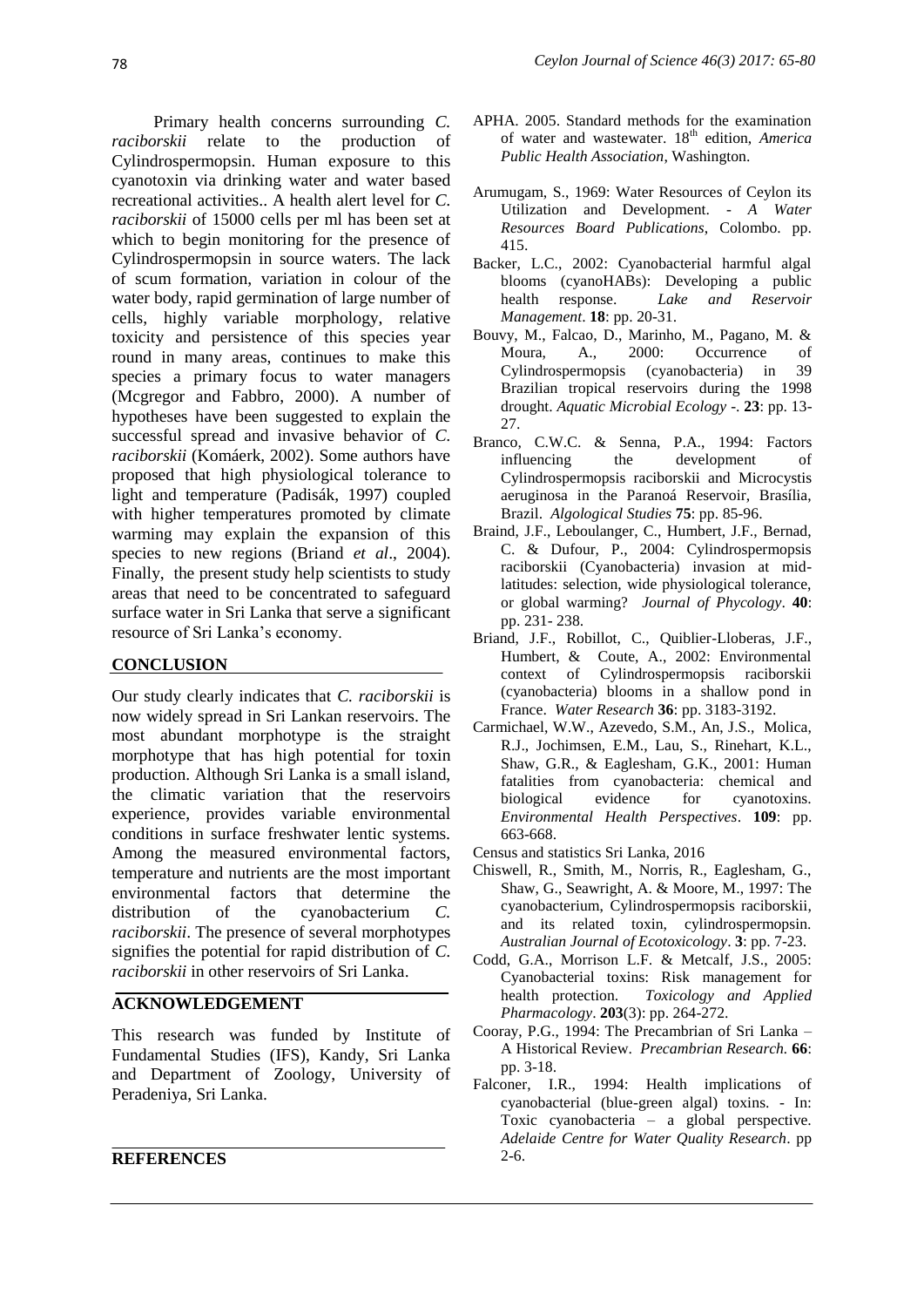- Falconer, I.R. & Humpage, A.R., 2005: Health Risk Assessment of Cyanobacterial (Blue-green Algal) Toxins in Drinking Water. *Int. J. Environ. Res. Public Health* **2005**, *2*, 43-50.
- Ferdinando, D.N.J., 2006: Water supply and sewerage development in Sri Lanka. - *Centenary commemoration publications of Irrigation Department*. pp. 26- 32.
- Fernando, C.H., 1993: Impact of Sri Lankan reservoirs, their conservation, fisheries and management. In: Ecology and landscape management of Sri Lanka. Conflict of Compromise. Verlag Josef margraf, Wiekersheim, Germanay. W. Eedelen, C. Preu, N. Ishwaran & C.M. Madduma Bandara. 351- 374.
- Hawkins, P.R., Chandrasena, N.R., Jones, G.J., Humpage, A.R. & Falconer, I.A., 1997: Isolation and toxicity of Cylindrospermopsis raciborskii from an ornamental lake. *Toxicon*. **35**: pp. 314- 346.
- Hawkins, P. & Lampert, W., 1989: The effect of Daphnia body size on filtering rate inhibition in the presence of filamentous cyanobacterium. - Limnology and Oceanography 34: 1084-1089
- Hill, D.J., 1970a: *Anabaenopsis raciborskii* Woloszynska in Minnesota lakes*. J. Minn. Acad*. Sci. **36**: pp. 80-82
- Idroos F.S, De Silva, B.G.D.N.K. & Pathmalal M. M (2017) Biodegradation of microcystin analogues by *Stenotrophomonas maltophilia*  isolated from Beira Lake Sri Lanka.
	- *J.Natn.Sci.Foundation Sri Lanka 2017* **45** (2): 91 - 99
- Jayatissa, L.P., Silva, E.I.L., McElhiney, J. & Lawton, L.A., 2006: Occurrence of toxigenic caynobaterial blooms in fresh waters of Sri Lanka. *Syatematic and Applied Microbiology*. **29**: pp. 156 - 164.
- Komárek, J., 2002: Proceedings of Freshwater Harmful algal blooms: health risk and control management. IsititutoSuperiore di Sanitá. Serena Melchiorre, Emanuel Viaggiu and Milena Bruno(Eds). *Rapporti ISTISAN* 02/9. 103p.
- McGregor, G.B. & Fabbro, L.D., 2000: Dominance of Cylindrospermopsis raciborskii (Nostocales, Cyanoprokaryota) in Queensland tropical and subtropical reservoirs: Implications for monitoring and management. *Lakes & Reservoirs: Research and Management*. **5**: pp. 195–205.
- Moore, C.M., Hickman, A.E., Suggett, D.J., Kim, Y.N., Tweddle, J.F., Sharples, J., Geider, R.J. & Holligan, P.M., 2006: Phytoplankton photoacclimation and photoadaptation in response to environmental gradients in a shelf sea. *Limnol. Oceanogr*. **51**(2): pp. 936–949.
- Neilan, B.A., Saker, M.L., Fastner, J., Torokne, A. & Burnes, B.P., 2003: Phylogeography of the

invasive cyanobacterium Cylindrospermopsis raciborskii. *Molecular Ecology*. **12**: pp. 113-140.

- Ohtani, I., Moore, R.E. & Runnrgar, M.T.C., 1992: Cylindrospermopsin : a potent hapatotoxin from the blue green algae Cylindrospermopsis raciborskii. *Journal of the American Chemical Society*. **114**: pp. 7942-7944.
- Padisák, J., 1997: Cylindrospermopsis raciborskii (Woloszynska) Seenayya et Subba Raju, an expanding, highly abundant cyanobacterium: worldwide distribution and review of its ecology. *Arch. Hydrobiol*. **4**: pp. 563-593.
- Pathmalal M. M, Chritine E. & Linda. L (2009) Biodegradation of Microcystin-LR by Natural
- Bacterial Populations. Interdisciplinary Studies on Environmental Chemistry *Environmental Research in Asia*, TERRAPUB, pp. 277-285.
- Pathmalal M. M, Chritine E. & Linda. L (2010) Bacterial Degradation of Microcystin
- Interdisciplinary Studies on Environmental Chemistry, *Biological Responses Contaminants TERRAPUB*, pp. 97–104.
- Perera, M.B.U. Yatigammana, S.K.. and Kulasooriya, S.K. ( 2012): Prevalence of toxigenic cyanobcteria in different climatic zones of Sri Lanka. Symposium proceedings, *International symposium on water quality and human health*: *challenges ahead, PGIS, Peradeniya, Sri Lanka.*
- Perera, M.B.U. Yatigammana, S.K.. Kulasooriya, S.K. and Athukorala, N.P. ( 2012): Seasonal variation of water quality and plankton of lake Gregory, Sri Lanka*. International Symposium on Urban Lakes Monitoring and Management, PGIA, Peradeniya, Sri Lanka*.
- Piyathilaka, M. A. P. C., Pathmalal,M.M., Tennekoon. K.H., De Silva, B. G. D. N. K.,
- Samarakoon, S. R & Chanthirika, S. (2015) Microcystin-LR-induced cytotoxicity and apoptosis in human embryonic kidney and human kidney adenocarcinoma cell lines. *Microbiology*, **161**,819-828
- Presing, M., Herodek, S., Voros, L. & Kobor, I., 1996: Nitrogenfixation, ammonium and nitrate uptake during a bloom of Cylindrospermopsis raciborskii in Lake Balaton. *ArchHydrobiol*. **136**: pp. 553–62.
- Rott, E., 1983. A contribution to the phytoplankton speciescomposition of Parakrama Samudra,
- an ancient man-madelake in Sri Lanka. In: Schiemer, F. (Ed.), *Limnology of Parakrama Samura- Sri Lanka*, pp. 209-226
- Saker, M.L., Thomas, A.D., & Norton, J.H., 1999a: Cattle mortality attributed to the toxic cyanobacterium Cylindrospermopsis raciborskii in an outback region of north Queensland. *Environ Toxicol* **14**: pp. 179-182.
- Saker, M.L. & Griffiths, D.J., 2001: Occurrence of blooms of the cyanobacterium Cylindrospermopsis raciborskii (Woloszynska) Seenayya and Subba Raju in a north Queensland